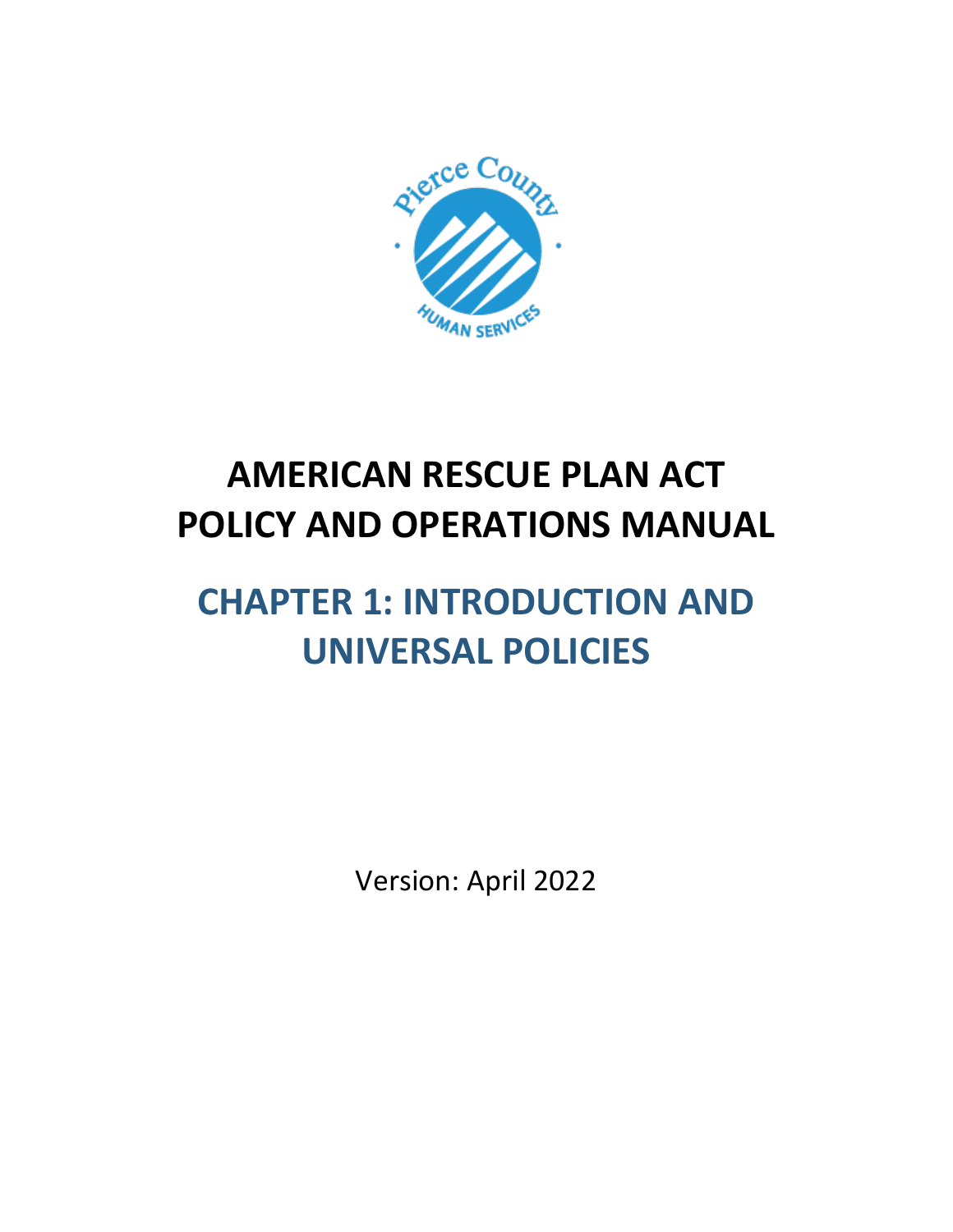# **Table of Contents**

| 1.1   |         |      |    |  |
|-------|---------|------|----|--|
|       | 1.1.1   |      |    |  |
|       | 1.1.2   |      |    |  |
|       | 1.1.3   |      |    |  |
|       | 1.1.4   |      |    |  |
| $1.2$ |         |      |    |  |
|       | 1.2.1   |      |    |  |
|       | 1.2.2   |      |    |  |
|       | 1.2.3   |      |    |  |
|       | 1.2.3.1 |      |    |  |
|       | 1.2.3.2 |      |    |  |
|       | 1.2.4   |      |    |  |
|       | 1.2.4.1 |      |    |  |
|       | 1.2.4.2 |      |    |  |
|       | 1.2.4.3 |      |    |  |
|       | 1.2.4.4 |      |    |  |
|       | 1.2.4.5 |      |    |  |
|       | 1.2.4.6 |      |    |  |
|       | 1.2.5   |      |    |  |
|       | 1.2.5.1 |      |    |  |
|       | 1.2.5.2 |      |    |  |
|       | 1.2.5.3 |      |    |  |
|       |         | 1254 | .9 |  |
|       | 1.2.6   |      |    |  |
| 1.3   |         |      |    |  |
|       | 1.3.1   |      |    |  |
|       | 1.3.2   |      |    |  |
|       | 1.3.3   |      |    |  |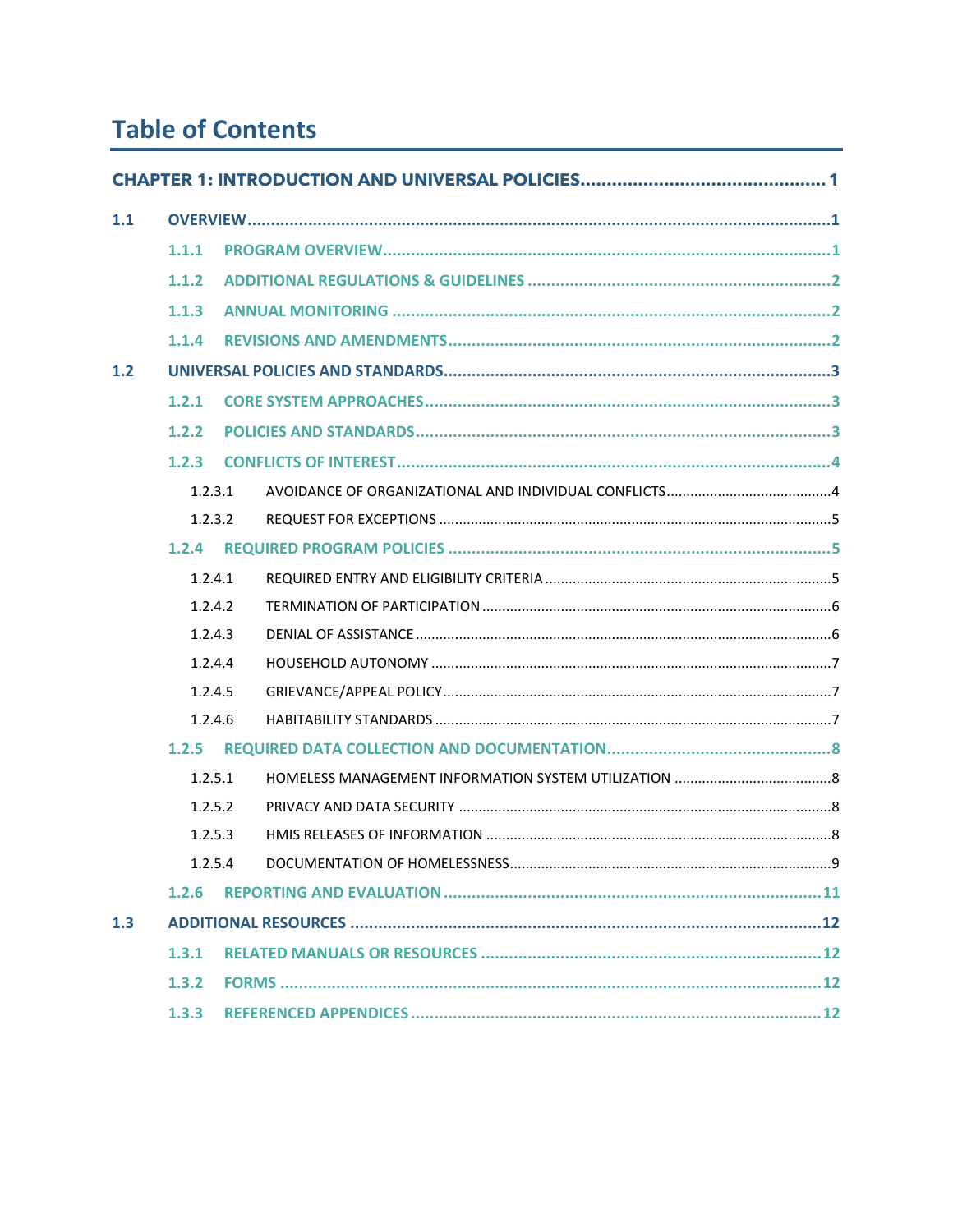# <span id="page-2-0"></span>**CHAPTER 1: INTRODUCTION AND UNIVERSAL POLICIES**

# <span id="page-2-1"></span>**1.1 OVERVIEW**

This Policy and Operations Manual is designed to provide policy guidance and written standards for the applicable components of the Homeless Crisis Response System (HCRS) that utilize American Rescue Plan Act (ARPA) funding. This guidance is applicable to all Pierce County Human Service's Homeless Housing Program service provider partners awarded ARPA funding.

The Manual supports Pierce County's vision of a service delivery system in which all participants utilize best practices, comply with funding requirements, and collaborate to achieve the prevention and elimination of homelessness in Pierce County.

For each component, the Manual includes the following:

- 1. **Overview of the Component**, including its definition, goals and objectives, and relation to Coordinated Entry.
- 2. **Eligibility and Typical Service Flow**
- 3. **Policies and Standards**
- 4. **Performance Measurement Expectations**, including data collection requirements and metrics.
- 5. **Eligible Activities**, including eligible expenses.
- 6. **Additional Resources** such as required forms, template form content, and resource links.

This manual utilizes the Homeless Housing Program Policy and Operations Manual Appendix, which is available here: [https://www.piercecountywa.gov/7587/Homeless-Program-Policies.](https://www.piercecountywa.gov/7587/Homeless-Program-Policies) A glossary of common terms and acronyms that appear throughout this Policy and Operations Manual may be found in Appendix A-1.

Service providers should also reference the following companion documents for additional policies and procedures applicable to agencies within the HCRS:

- *Homeless Management Information System (HMIS) Policy & Procedure Manual*: Policies and procedures related to HMIS and data input
- *Pierce County Homeless Programs Monitoring Guide*: Policies and procedures for service provider monitoring

#### <span id="page-2-2"></span>**1.1.1 PROGRAM OVERVIEW**

On March 11, 2021, the American Rescue Plan Act was signed into law, and established the Coronavirus State Fiscal Recovery Fund and Coronavirus Local Fiscal Recovery Fund, which together make up the Coronavirus State and Local Fiscal Recovery Funds program. This program is intended to provide support to State, territorial, local, and Tribal governments in responding to the economic and public health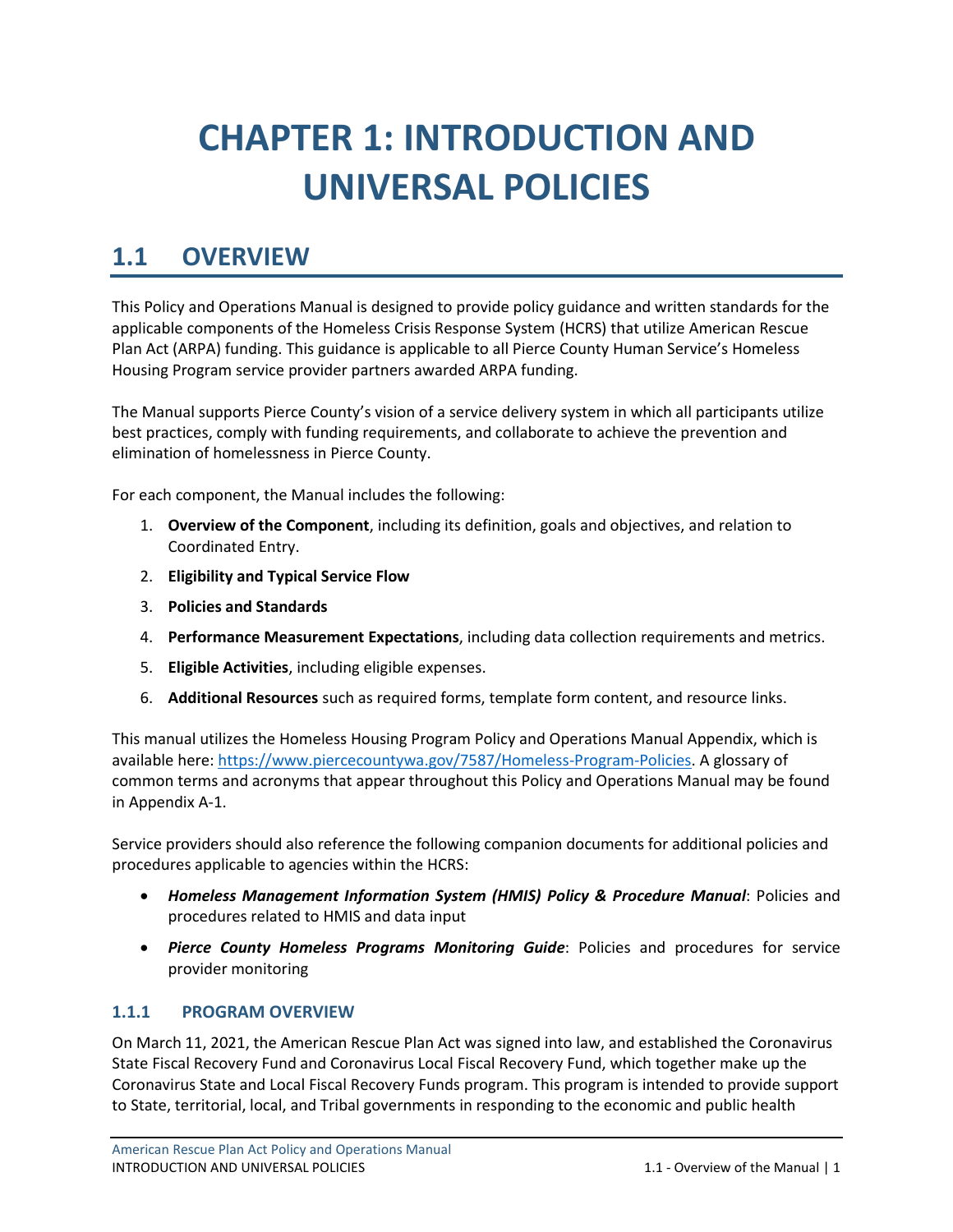impacts of COVID-19 and in their efforts to contain impacts on their communities, residents, and businesses. In Pierce County, this program and its funding is referred to as American Rescue Plan Act (ARPA) funds.

# <span id="page-3-0"></span>**1.1.2 ADDITIONAL REGULATIONS & GUIDELINES**

To support providers in complying with the final rule<sup>1</sup>, this guidance reflects the final rule and provides additional detail and clarification for each provider's compliance and reporting responsibilities under the ARPA program, and should be read in concert with the contract, the authorizing statute, the final rule, and other regulatory and statutory requirements, including regulatory requirements under the Uniform Administrative Requirements, Cost Principles, and Audit Requirements for Federal Awards ("Uniform Guidance" or [2 CRF Part 200\)](https://www.ecfr.gov/current/title-2/subtitle-A/chapter-II/part-200), and the Compliance Supplement. Please see the Assistance Listing in SAM.gov under assistance listing number (formerly known as CFDA number), 21.027 for more information.

# <span id="page-3-1"></span>**1.1.3 ANNUAL MONITORING**

All service providers funded with ARPA funds are subject to annual monitoring by the Pierce County Human Services Department (PCHS) for compliance with the written standards, policies, and procedures in this Operations and Standards Manual. Service providers should also reference The Pierce County Homeless Programs Monitoring Guide for related policy and procedure requirements.

Service providers will be notified 30 days in advance, in writing, of an upcoming monitoring visit. Any findings or concerns will be provided to the agency, in writing, and the agency will have 30 days to provide written feedback which must include a plan to address any findings or concerns.

# <span id="page-3-2"></span>**1.1.4 REVISIONS AND AMENDMENTS**

Pierce County Human Services may change applicable program requirements, policies, and guidance from time to time to meet program objectives, maximize achievement of system outcomes, and maintain alignment with funder requirements. PCHS is responsible for the review and revision of all policies and standards within the Policy and Standards Manual.

The latest version of the Policy and Standards Manual is publicly viewable by visiting [https://www.piercecountywa.gov/7587/Homeless-Program-Policies.](https://www.piercecountywa.gov/7587/Homeless-Program-Policies) A history of revisions to the Manual are listed in the table below.

| <b>Revision Date</b> | <b>Document Section Name</b> | <b>Revision Description</b> |
|----------------------|------------------------------|-----------------------------|
|                      |                              |                             |
|                      |                              |                             |
|                      |                              |                             |

<sup>1</sup> [https://www.federalregister.gov/documents/2022/01/27/2022-00292/coronavirus-state-and-local-fiscal](https://www.federalregister.gov/documents/2022/01/27/2022-00292/coronavirus-state-and-local-fiscal-recovery-funds)[recovery-funds](https://www.federalregister.gov/documents/2022/01/27/2022-00292/coronavirus-state-and-local-fiscal-recovery-funds)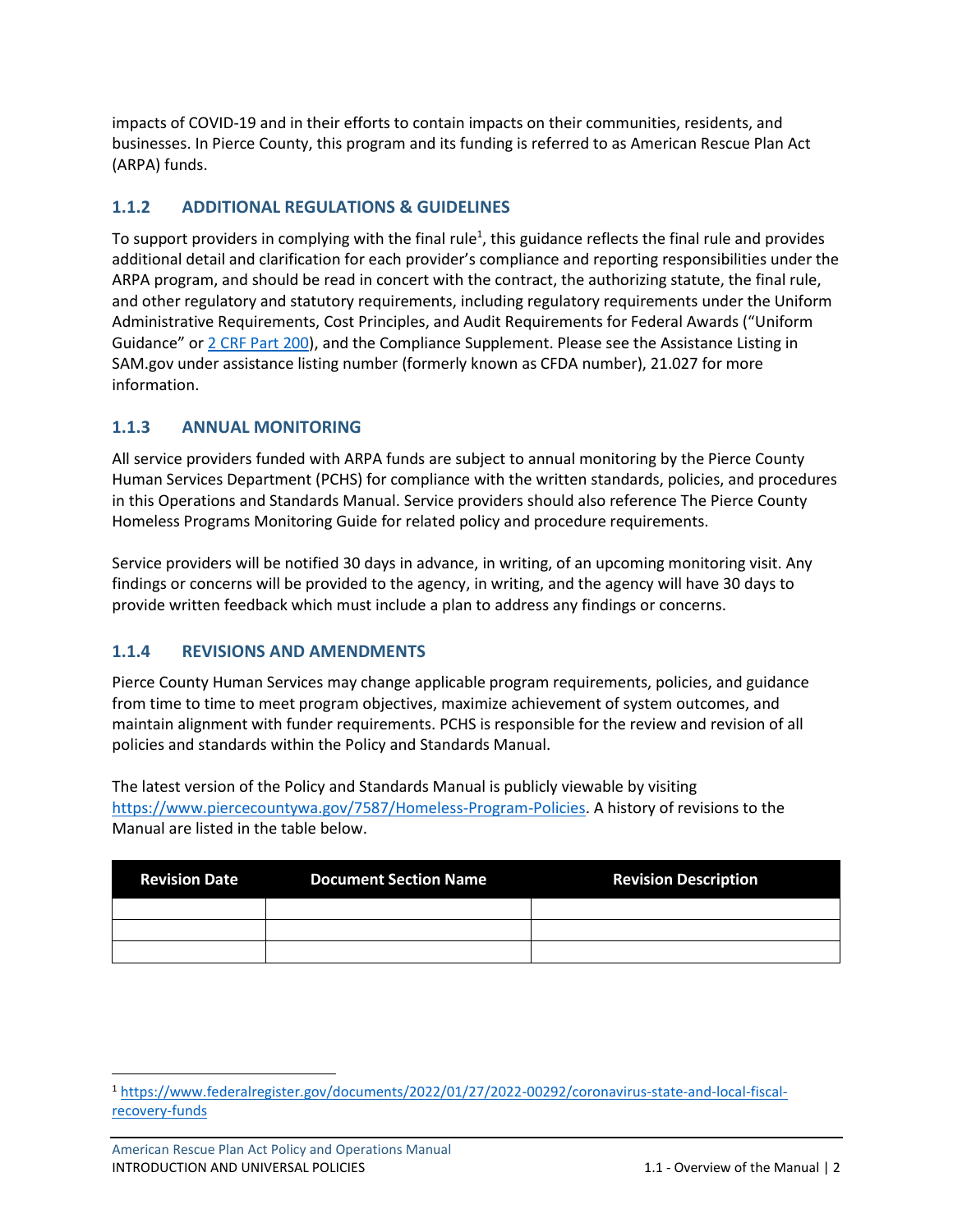# <span id="page-4-0"></span>**1.2 UNIVERSAL POLICIES AND STANDARDS**

The following principles, policies, and standards apply to all programs in HCRS, regardless of program type.

### <span id="page-4-1"></span>**1.2.1 CORE SYSTEM APPROACHES**

#### **Person-Centered**

People experiencing homelessness are centered in the design and implementation of the HCRS and its programs. The design of the system and its components should reflect the input of people with lived experience of homelessness.

#### **Equity-Informed**

The CoC's guiding principles include a commitment to exercising racial equity, diversity and inclusion – with shared power and vision in all decisions and practices by the CoC Committee and all funding entities – to create an equitable service delivery system to prevent and eliminate homelessness in Pierce County.

#### **Housing First**

In Housing First approaches, all people are assumed to be "housing ready" and are not required to participate in services or agree to treatment as a condition of receiving service. All HCRS partner programs must operate using a Housing First philosophy where barriers to program entry are reduced, minimal eligibility criteria are utilized, and service participation requirements as a condition of entering housing are avoided. Under this approach, only eligibility criteria imposed by a funding source are permitted.

#### **Trauma-Informed**

Programs within the HCRS are committed to utilizing trauma-informed, strengths-based approaches to create safe, supportive, and respectful relationships with, or environments for, people experiencing homelessness. Trauma-informed approaches focus on safety, empowerment, transparency, and collaboration.

#### **Progressive Engagement**

A nationally recognized best practice, progressive engagement provides tailored levels of assistance. Services are initially offered at a low (or light) intensity, adapting as needed, to a level and intensity responsive to each person's or household's individual needs.

#### **Harm Reduction**

Principles of harm reduction are applied throughout services offered to people experiencing homelessness. Service providers understand the value in a reduction of negative health behaviors, even in the absence of complete elimination or abstinence of the behavior and employ strategies to meet people "where they are."

#### <span id="page-4-2"></span>**1.2.2 POLICIES AND STANDARDS**

Programs are governed by an array of federal, state, and local regulations. While all agencies are expected to comply with the following regulations in the table below, this is not an exhaustive list; it is the responsibility of each individual service provider to ensure they are in compliance with all applicable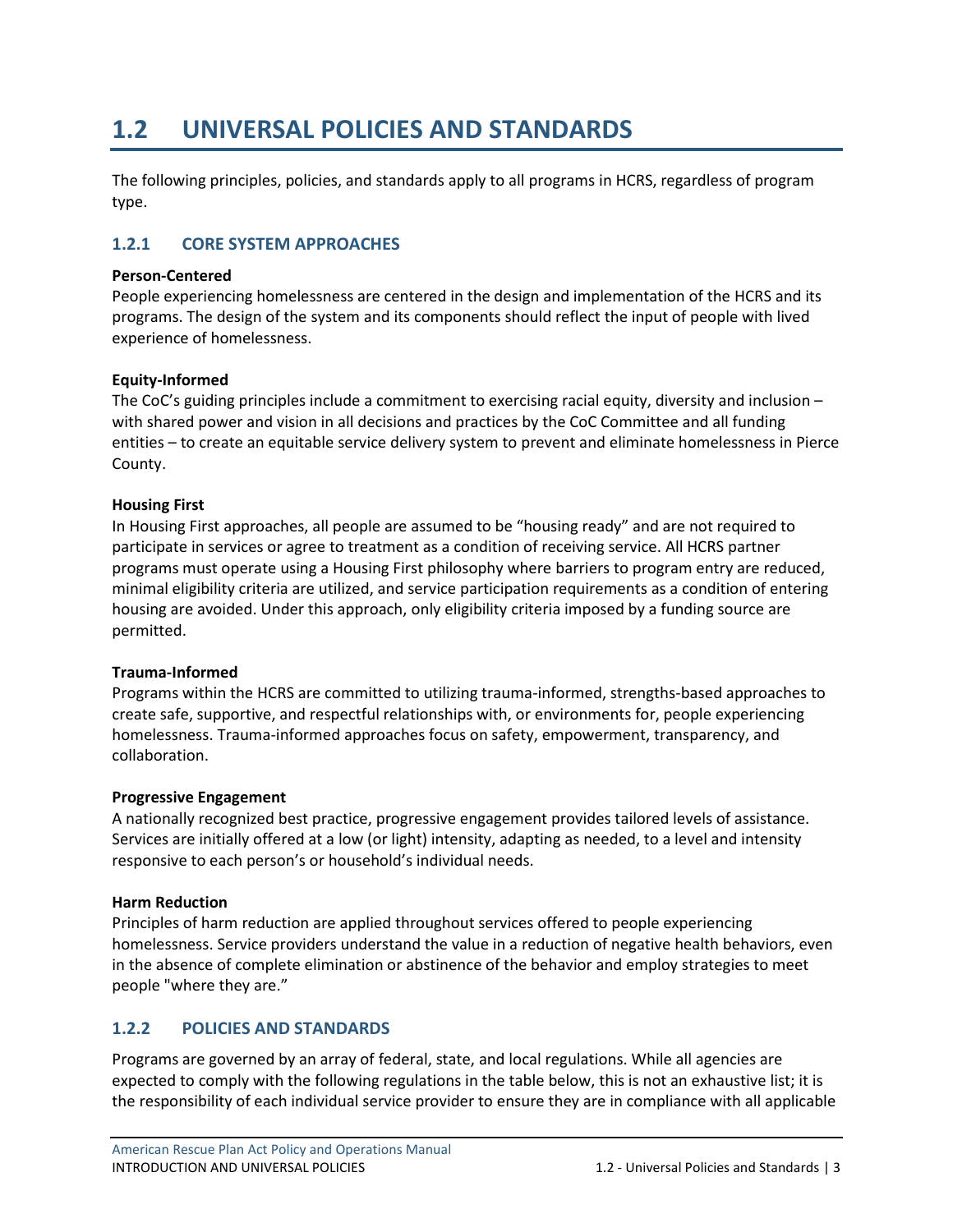federal, state, and local regulations. In instances where regulations overlap, service providers must comply with the more stringent of the applicable regulations.

| <b>Regulation</b>            | <b>Title</b>                                                         |
|------------------------------|----------------------------------------------------------------------|
| <b>ARPA Final Rule</b>       | Federal Register: Coronavirus State and Local Fiscal Recovery Funds  |
| 2 CFR 200                    | Uniform Administrative Requirements, Cost Principles, and Audit      |
|                              | <b>Requirements for Federal Awards</b>                               |
| 24 CFR 5                     | Equal Access in Accordance with an Individual's Gender Identity in   |
|                              | <b>Community Planning and Development Programs</b>                   |
| 24 CFR 84                    | Uniform Administrative Requirements for Grants and Agreements with   |
|                              | Institutions of Higher Education, Hospitals, and Other Non-Profit    |
|                              | <b>Organizations</b>                                                 |
| 24 CFR 100                   | <b>Discriminatory Conduct Under the Fair Housing Act</b>             |
| 42 U.S.C. 11381-11389        | McKinney-Vento Homeless Assistance Act, as amended by the HEARTH Act |
| <b>HUD Prioritization</b>    | Notice on Prioritizing Persons Experiencing Chronic Homelessness and |
| Notice CPD-16-11             | Other Vulnerable Homeless Persons in Permanent Supportive Housing    |
| <b>HUD Coordinated Entry</b> | Notice Establishing Additional Requirements for a Continuum of Care  |
| Notice CPD-17-01             | <b>Centralized or Coordinated Assessment System</b>                  |
| Notice H 2017-05             | Violence Against Women Act Reauthorization of 2013                   |

Service providers must have policies and procedures in place for all funded programs and must be in alignment with all published Pierce County Human Services' policies. When there is a conflict between the service provider policy and the PCHS policies, the PCHS policy will prevail.

# <span id="page-5-0"></span>**1.2.3 CONFLICTS OF INTEREST**

Service providers must avoid any conflict of interest in carrying out activities funded by PCHS.

# <span id="page-5-1"></span>**1.2.3.1 AVOIDANCE OF ORGANIZATIONAL AND INDIVIDUAL CONFLICTS**

#### **ORGANIZATIONAL CONFLICTS OF INTEREST**

The provision of any type or amount of assistance may not be conditioned on an individual's or family's acceptance or occupancy of Emergency Shelter or housing owned by the service provider, or a parent or subsidiary of the service provider.

Service providers must not conduct initial evaluation or provide Homelessness Prevention Assistance to persons living in property owned by the service provider or parent/subsidiary of the service provider.

#### **INDIVIDUAL CONFLICTS OF INTEREST**

For procurement of goods and services, service providers must comply with HUD's Administrative Requirements regulations. For all other transactions and activities:

- Restrictions on financial interests and benefits apply to employees, agents, consultants, officers, and elected or appointed officials of the service provider if they have certain types of responsible positions.
- Restrictions pertain to financial gain for self, family, or those with business ties.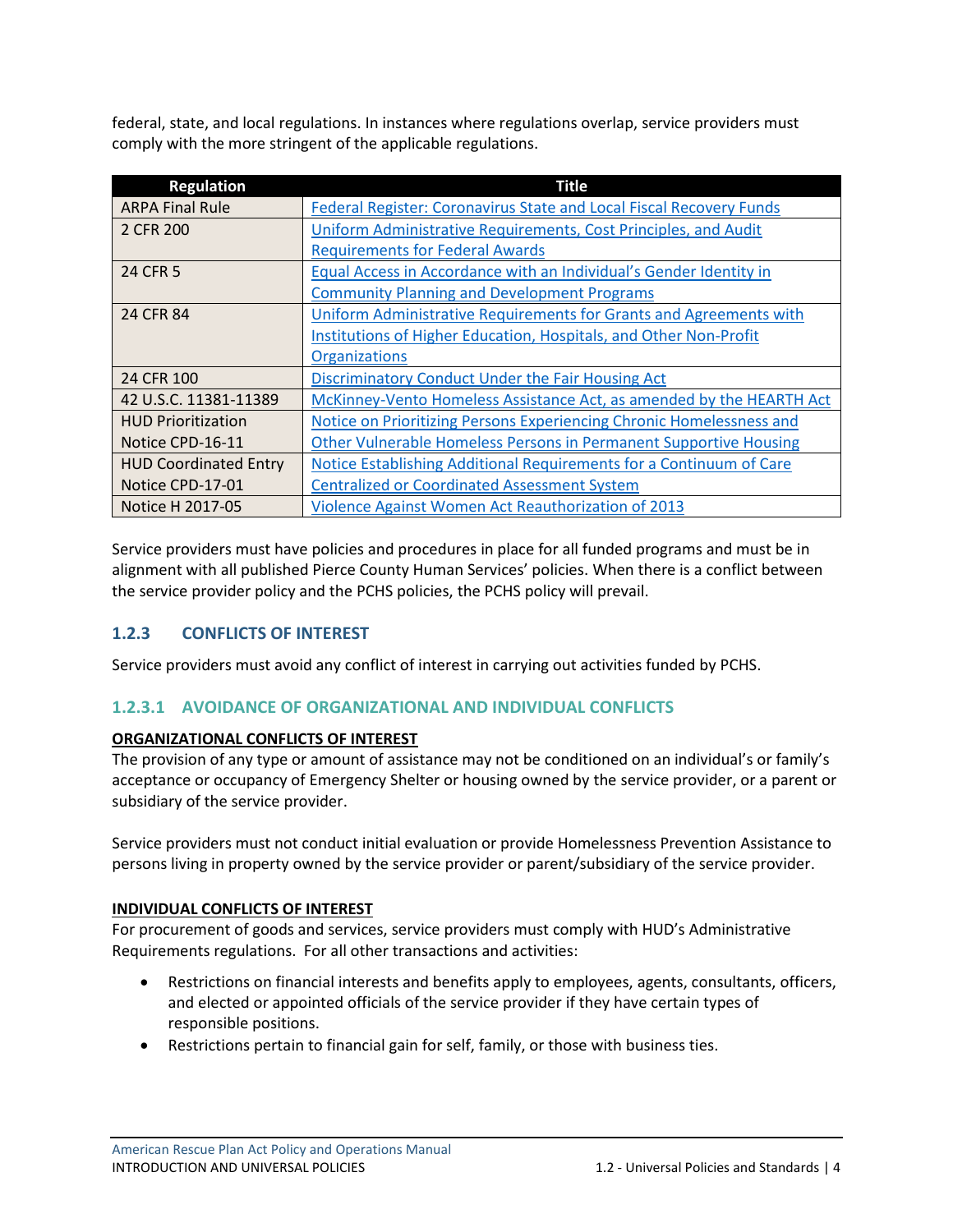# <span id="page-6-0"></span>**1.2.3.2 REQUEST FOR EXCEPTIONS**

HUD may grant an exception to the provisions of this subsection on a case-by-case basis, taking into account the cumulative effects of the criteria in HUD's Factors to be Considered for Exceptions (24 [CFR](https://ecfr.federalregister.gov/current/title-24/subtitle-B/chapter-V/subchapter-C/part-576/subpart-E/section-576.404#p-576.404(b)(3)(ii)) [576.404\(b\)\(3\)\(ii\)\)](https://ecfr.federalregister.gov/current/title-24/subtitle-B/chapter-V/subchapter-C/part-576/subpart-E/section-576.404#p-576.404(b)(3)(ii)), provided that the County has satisfactorily met the threshold requirements. To seek an exception, contact the County in writing, to discuss whether your agency/situation may be eligible. For more information on HUD's Conflict of Interest policy, please see 24 CFR [576.404.](https://ecfr.federalregister.gov/current/title-24/subtitle-B/chapter-V/subchapter-C/part-576/subpart-E/section-576.404)

# <span id="page-6-1"></span>**1.2.4 REQUIRED PROGRAM POLICIES**

# <span id="page-6-2"></span>**1.2.4.1 REQUIRED ENTRY AND ELIGIBILITY CRITERIA**

To ensure that all projects are available to adopt Housing First approaches and serve higher need households to the maximum extent possible, all PCHS-funded projects are required to remove barriers to entry. This includes ensuring program eligibility criteria do not restrict participation based on disallowed criteria. The table below highlights disallowed eligibility criteria.

| <b>Criteria Type</b>                                                                               | <b>Service Provider Eligibility Expectations</b>                                            |  |
|----------------------------------------------------------------------------------------------------|---------------------------------------------------------------------------------------------|--|
| Household type                                                                                     | May not restrict based on:                                                                  |  |
| and composition                                                                                    | • Gender of adults or children (except if required based on facility configuration)         |  |
|                                                                                                    | • Age of children in household with adults and children                                     |  |
|                                                                                                    | Gender identity or orientation                                                              |  |
|                                                                                                    | Any other protected class                                                                   |  |
| <b>Homeless Status</b>                                                                             | May not screen out people experiencing literal homelessness                                 |  |
| Residency                                                                                          | For projects serving HUD's Homeless Categories 1 and 4, unless funder required, may not     |  |
|                                                                                                    | restrict admission to last known address in Pierce County or last known address in          |  |
|                                                                                                    | particular area of the County. For projects serving At-Risk of Homelessness, residency may  |  |
|                                                                                                    | be restricted to Pierce County or according to funder requirements.                         |  |
| Disability                                                                                         | May not deny admission based on having a disability (e.g., "not employable").               |  |
| <b>Domestic Violence</b>                                                                           | May not deny admission based on experience of Domestic Violence.                            |  |
| Income                                                                                             | May not restrict based on minimum income or income source.                                  |  |
| Employment                                                                                         | May not restrict admission based on current employment status, employability or history     |  |
|                                                                                                    | of employment, or willingness to pursue employment.                                         |  |
| May not restrict admission based on being a current full-time or part-time student or<br>Education |                                                                                             |  |
|                                                                                                    | willingness to pursue education.                                                            |  |
| Criminal                                                                                           | May not restrict based on any criminal background except those specifically required by     |  |
| Background                                                                                         | funder.                                                                                     |  |
| Sobriety                                                                                           | May not restrict based on current sobriety, length of sobriety, or results of UI test.      |  |
| <b>Rental and Credit</b>                                                                           | May not restrict based on past evictions, having no rental history, or poor credit history. |  |
| History                                                                                            |                                                                                             |  |
| Service                                                                                            | May not restrict based on willingness to participate in: case management; mental health     |  |
| Participation                                                                                      | services or counseling; substance abuse treatment or counseling; goal setting or service    |  |
|                                                                                                    | planning; or any other mandated services.                                                   |  |
| Pets                                                                                               | Housing projects (non-congregate) may not restrict pets unless they receive a waiver.       |  |

Imposed eligibility criteria beyond those criteria specified for each program component in this Manual must be funder required or in alignment with the allowable criteria outlined in the table below. Note that these allowable criteria should only be considered in instances in which it is required to best serve participants (e.g., restricting admission to victims of domestic violence to preserve safety and confidentiality) and/or required by the funder. All service providers should align with Housing First and low barrier entry criteria to the maximum extent possible.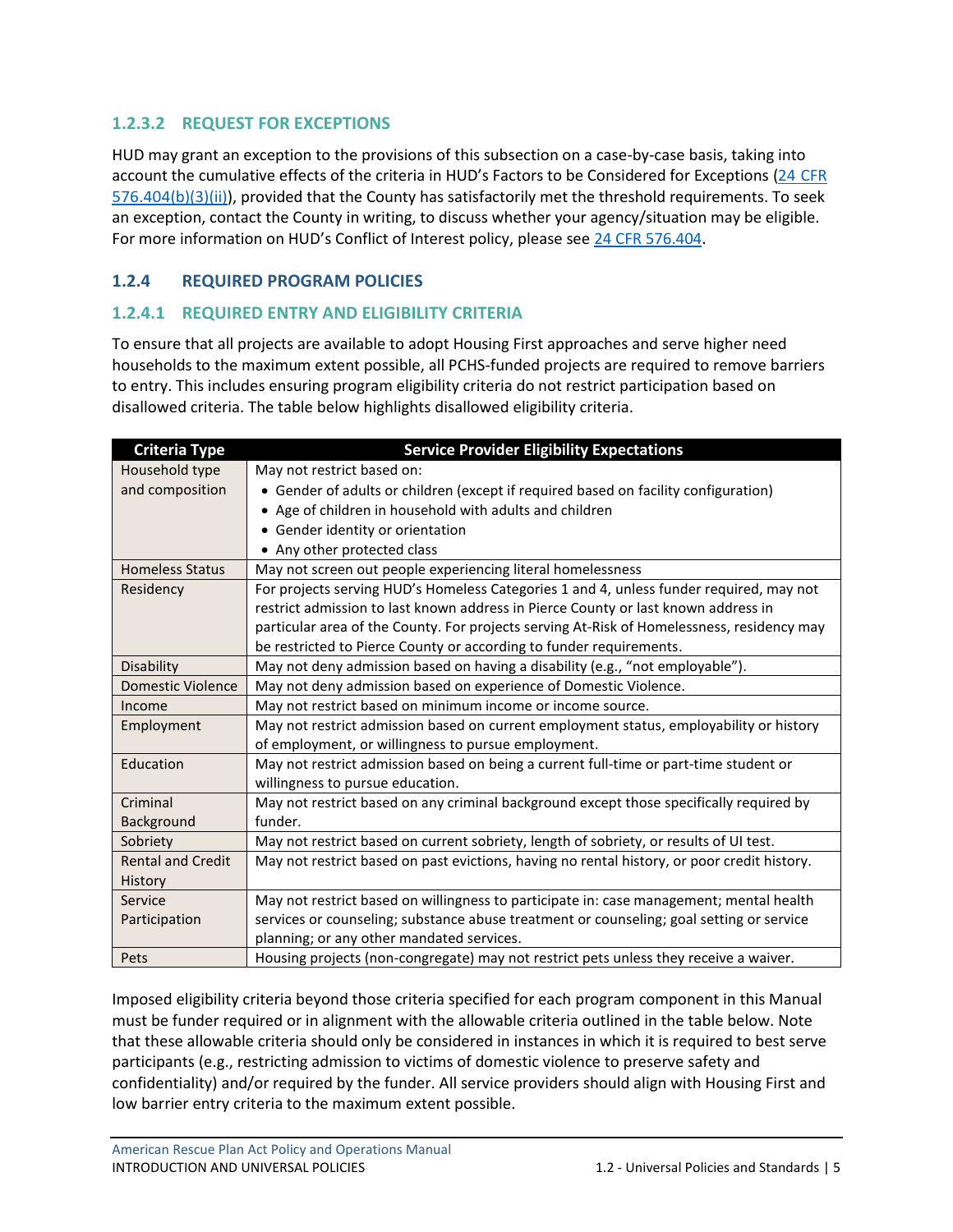| <b>Criteria</b>        | Service Provider Allowable Eligibility Criteria                                            |
|------------------------|--------------------------------------------------------------------------------------------|
|                        | <b>ONLY If Funder or Targeted Population is Required</b>                                   |
| Household type         | May restrict based on household type (transition age youth, single adult, family) or       |
| and composition        | household size.                                                                            |
| <b>Homeless Status</b> | May restrict admission to people experiencing literal homelessness, chronic homelessness,  |
|                        | or meeting HUD's Category 4 definition of homelessness (persons fleeing or attempting to   |
|                        | flee domestic violence).                                                                   |
| Residency              | For projects serving HUD's Homeless Categories 1 and 4, may be imposed only if funder      |
|                        | required. For projects serving At-Risk of Homelessness, may be restricted Pierce County or |
|                        | according to funder requirements.                                                          |
| Immigration            | May be imposed only if funder required.                                                    |
| <b>Status</b>          |                                                                                            |
| <b>Veteran Status</b>  | May restrict admission to Veterans. May only consider discharge status if funder required. |
| Disability             | May limit admission to people with a specific qualifying disability.                       |
| Income                 | May restrict based on maximum income.                                                      |
| Criminal               | If funder required or on project case-by-case basis, may restrict based on the following   |
| Background             | convictions: violent felony, sex offender registration, arson, drug manufacturing.         |
| Pets                   | Congregate settings may restrict pets, other projects must receive waiver from PCHS.       |

# <span id="page-7-0"></span>**1.2.4.2 TERMINATION OF PARTICIPATION**

Service providers must have written termination policies and/or procedures. The policies and/or procedures should be readily available to households either in written format or by posting the policy in a public place. It is important to effectively communicate these policies and/or procedures to households and ensure that they are fully understood.

Causes for termination may include, but are not limited to, failure to abide by any agreed-upon requirements and participant fraud. A grievance/appeal procedure must include:

- 1. Written notice to the household containing a clear statement of the reasons for termination
- 2. A review of the decision, in which the household is given the opportunity to present written or oral objections before a person other than the person (or a subordinate of that person) who made or approved the termination decision. This may include the household's right to question or confront staff involved
- 3. Prompt written notice of the final decision.

#### <span id="page-7-1"></span>**1.2.4.3 DENIAL OF ASSISTANCE**

Service providers must have written denial of assistance policies and/or procedures. The policies and/or procedures should be readily available to households either in written format or by posting the policy in a public place. It is important to effectively communicate these policies and/or procedures to households and ensure that they are fully understood.

Causes of denial of assistance include, but are not limited to, the household's ineligibility or failure to provide verifiable evidence of eligibility, etc. A grievance/appeal procedure must include:

- 1. Defined circumstances in which a household may not qualify or would be denied
- 2. Notification of denial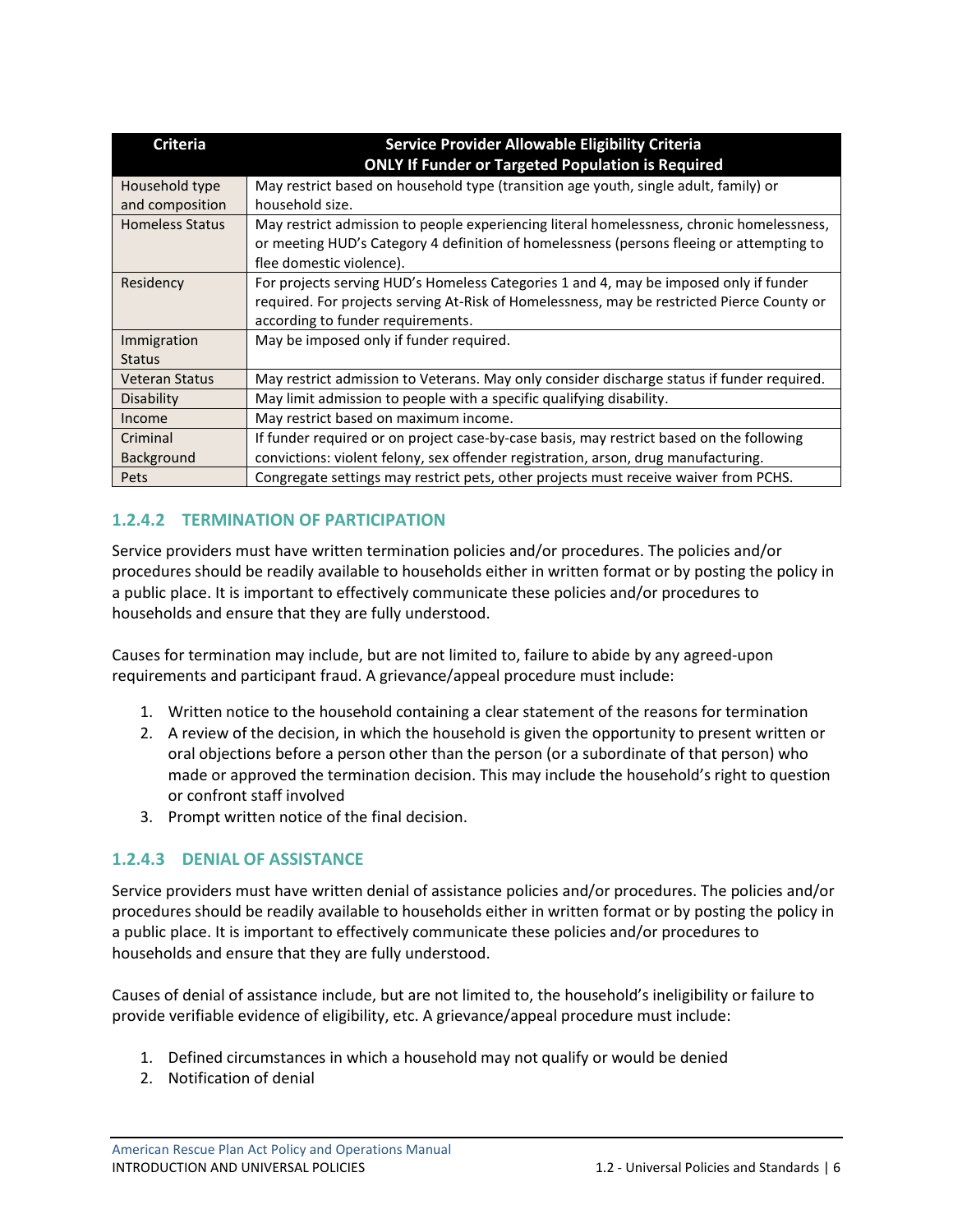3. A household's right to review a decision made by either the service provider or Pierce County and a process by which they may do so

# <span id="page-8-0"></span>**1.2.4.4 HOUSEHOLD AUTONOMY**

Service providers must have written household autonomy policies and/or procedures. The policies and/or procedures should be readily available to households either in written format or by posting the policy in a public place. It is important to effectively communicate these policies and/or procedures to households and ensure that they are fully understood.

To ensure household choice and autonomy, households are allowed to refuse to answer any question asked of them and/or any form of assistance offered by a program. Program staff must not require that any person accept unsolicited services or housing assistance and must not require that households unwillingly provide information as a prerequisite for receiving assistance, unless specifically required by a funder.

# <span id="page-8-1"></span>**1.2.4.5 GRIEVANCE/APPEAL POLICY**

Service providers must have written grievance/appeal policies and/or procedures. The policies and/or procedures should be readily available to households either in written format or by posting the policy in a public place. It is important to effectively communicate these policies and/or procedures to households and ensure that they are fully understood.

Should a household or another service provider have an unsatisfactory experience with a service provider, or a decision made by a service provider related to their level of assistance, that household and/or service provider is entitled to file a grievance/appeal. All grievances/appeals must be filed in writing.

A three-tiered grievances/appeals process must be in place to facilitate the review and ruling on a grievance an unsatisfactory decision. Grievances and appeals can be lodged within 14 days of the grievance or unsatisfactory decision.

| <b>Required Levels of Appeal</b> |                                                                                   |  |  |
|----------------------------------|-----------------------------------------------------------------------------------|--|--|
| Tier One                         | Review by a Program Manager or designee from the service provider agency who was  |  |  |
|                                  | not involved in the original decision-making process within two business days.    |  |  |
| Tier Two                         | Review by an Executive Director or designee of the service provider agency within |  |  |
|                                  | three business days.                                                              |  |  |
| <b>Tier Three</b>                | Review completed by a designated representative from PCHS within three business   |  |  |
|                                  | days.                                                                             |  |  |

Households who submit a grievance or appeal must be notified of the outcome in writing within three business days of the final decision.

# <span id="page-8-2"></span>**1.2.4.6 HABITABILITY STANDARDS**

Federal regulations establish two different standards for assessing housing quality and ensuring a given unit meets a minimum level of safety and decency: Housing Habitability Standards and Housing Quality Standards. Housing Quality Standards established through the CoC program are more stringent than the Habitability Standard. All programs must adhere to one of these two standards.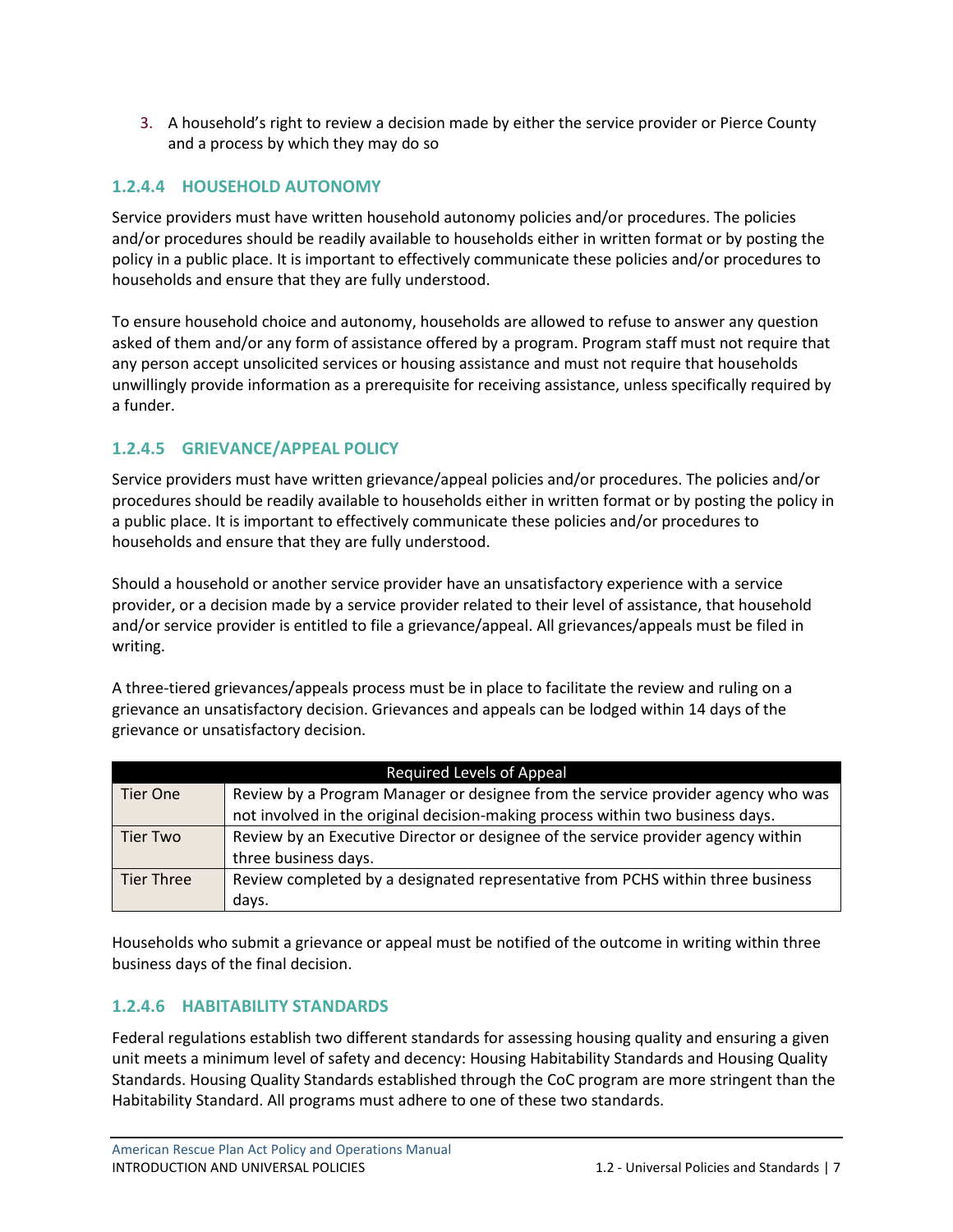Additional information regarding which Housing Habitability Standards, Housing Quality Standards, and Lead-Based Visual Assessment policies applicable to each program component can be found in their corresponding sections of the Manual.

### <span id="page-9-0"></span>**1.2.5 REQUIRED DATA COLLECTION AND DOCUMENTATION**

### <span id="page-9-1"></span>**1.2.5.1 HOMELESS MANAGEMENT INFORMATION SYSTEM UTILIZATION**

All service providers are required to collect and enter program data into The Road Home CoC's Homeless Management Information System (HMIS). Data collection must be compliant with HUD's HMIS Data and Technical Standards Final Notice<sup>2</sup> and in accordance with the Pierce County HMIS Policies and Procedures Manual.

Additionally, all documentation for participants who consent to have their information entered into HMIS should be scanned and uploaded into HMIS. Service providers may elect to store participant files as electronic records only. If a participant is non-consenting, documentation shall be maintained in hard copy only and kept in a locked drawer behind a locked door. Non-personally identifying information for non-consenting participants may be entered into HMIS and the participant record should indicate staff name and contact information.

#### **EXCEPTIONS**

Domestic Violence service providers are specifically prohibited by the Violence Against Women's Act (VAWA) from disclosing, revealing, or releasing any personally identifying information about their participant. Therefore, such Domestic Violence service providers must enter all program information (including personally identifying information) into a separate, but comparable data system and not HMIS. This data system must be able to meet all HMIS Data Standards and the minimum standards of HMIS privacy and security requirements, including HUD's most recent reporting standards and comma separated value format specifications.

#### <span id="page-9-2"></span>**1.2.5.2 PRIVACY AND DATA SECURITY**

Service providers must have policies and/or procedures to ensure that participant records are maintained in a confidential manner. Written records or files pertaining to households must be kept under lock and key with designated personnel granted access to those files<sup>3</sup>.

All service providers must comply with HUD's HMIS Data and Technical Standards Final Notice<sup>4</sup> HMIS Privacy Standards 4.1 and in accordance with the Pierce County HMIS Policies and Procedures Manual*.* HMIS Lead Agency staff or designees will periodically monitor service provider compliance to ensure system-wide adherence to Governing Principles and Policies and Procedures of the Countywide Pierce County HMIS system.

#### <span id="page-9-3"></span>**1.2.5.3 HMIS RELEASES OF INFORMATION**

Participants have the right to specify whether their personal information may be shared in the Pierce County HMIS system (or comparable database for Domestic Violence service providers). Participants

<sup>2</sup> <https://www.hudexchange.info/resource/1318/2004-hmis-data-and-technical-standards-final-notice/>

<sup>&</sup>lt;sup>3</sup> CHG Requirement

<sup>4</sup> <https://www.hudexchange.info/resource/1318/2004-hmis-data-and-technical-standards-final-notice/>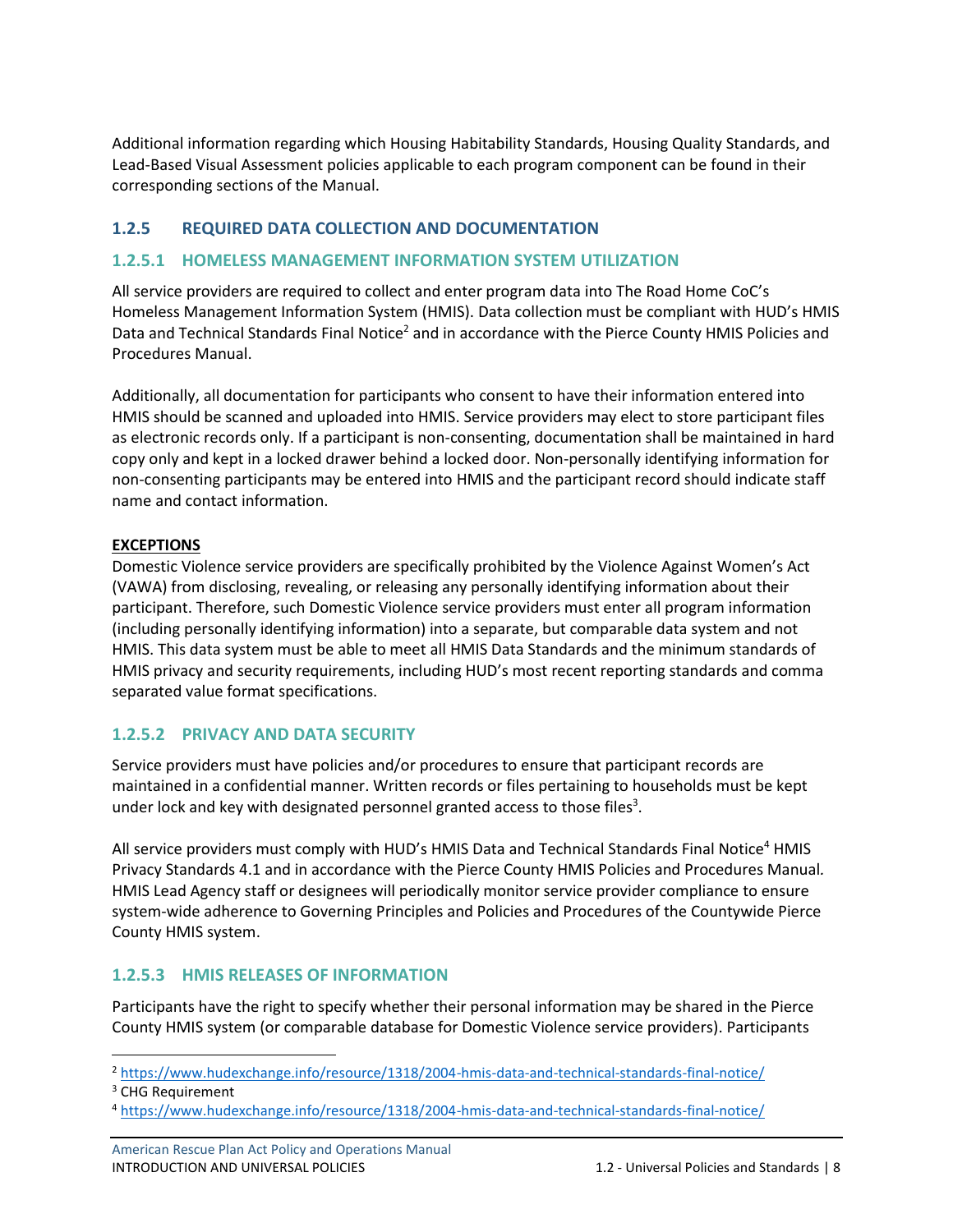may revoke, revise, and/or amend their levels of data sharing at any time during the course of service. Participants cannot be refused services if they do not consent to information sharing or choose to modify their participation in Pierce County HMIS (or comparable database for Domestic Violence service providers).

Further, participants in the following situations should not consent to release their information:

- Participating in a Domestic Violence agency program or Shelter
- Currently fleeing or in danger from a domestic violence, dating violence, sexual assault, or stalking situation
- Being served in a program that requires disclosure of HIV/AIDS status (i.e., HOPWA)
- Under 13 years of age with no parent/guardian available to consent to sharing the minor's information in HMIS.

#### **WRITTEN RELEASES OF INFORMATION**

The standard expectation within HCRS is that service providers will collect written Releases of Information (ROI) forms from participating persons or households. ROIs should be obtained in writing when service providers meet with persons or households in person for services. Electronic signatures are also acceptable when meeting with the participant electronically or over the phone. For participants who consent to share their information, the signed ROI should be uploaded to the Participant Profile in HMIS.

A copy of the Participant Release of Information and Informed Consent Form is included in Appendix C-1. All participants must be provided with a copy of the Participant ROI and Informed Consent for their records.

#### **VERBAL RELEASE OF INFORMATION**

Exceptions to the Written Release of Information expectation may be made to allow collection of a verbal ROI, in exceptional and time-limited instances. In these instances, an entity may collect a verbal ROI by phone. The first time the service provider meets with the participant in-person, efforts must be made to collect a written ROI. If the service provider and participant do not meet in-person following the initial verbal ROI, the verbal ROI is sufficient; however, efforts should be made to collect an electronic signature, if possible.

#### <span id="page-10-0"></span>**1.2.5.4 DOCUMENTATION OF HOMELESSNESS**

All service providers are required to document housing status eligibility for HCRS services. When documenting homelessness, staff should use the following methods, listed in HUD's preferred order:

- **1) Third-Party Verification**
	- a. Written
	- b. Oral
- **2) Intake Staff Observations**
- **3) Self-Certification**

A Third-Party Verification form and Self-Declaration form are provided by the State for use with CHG funds and are included in Appendix C-4 and C-5, respectively. These forms may be used as a template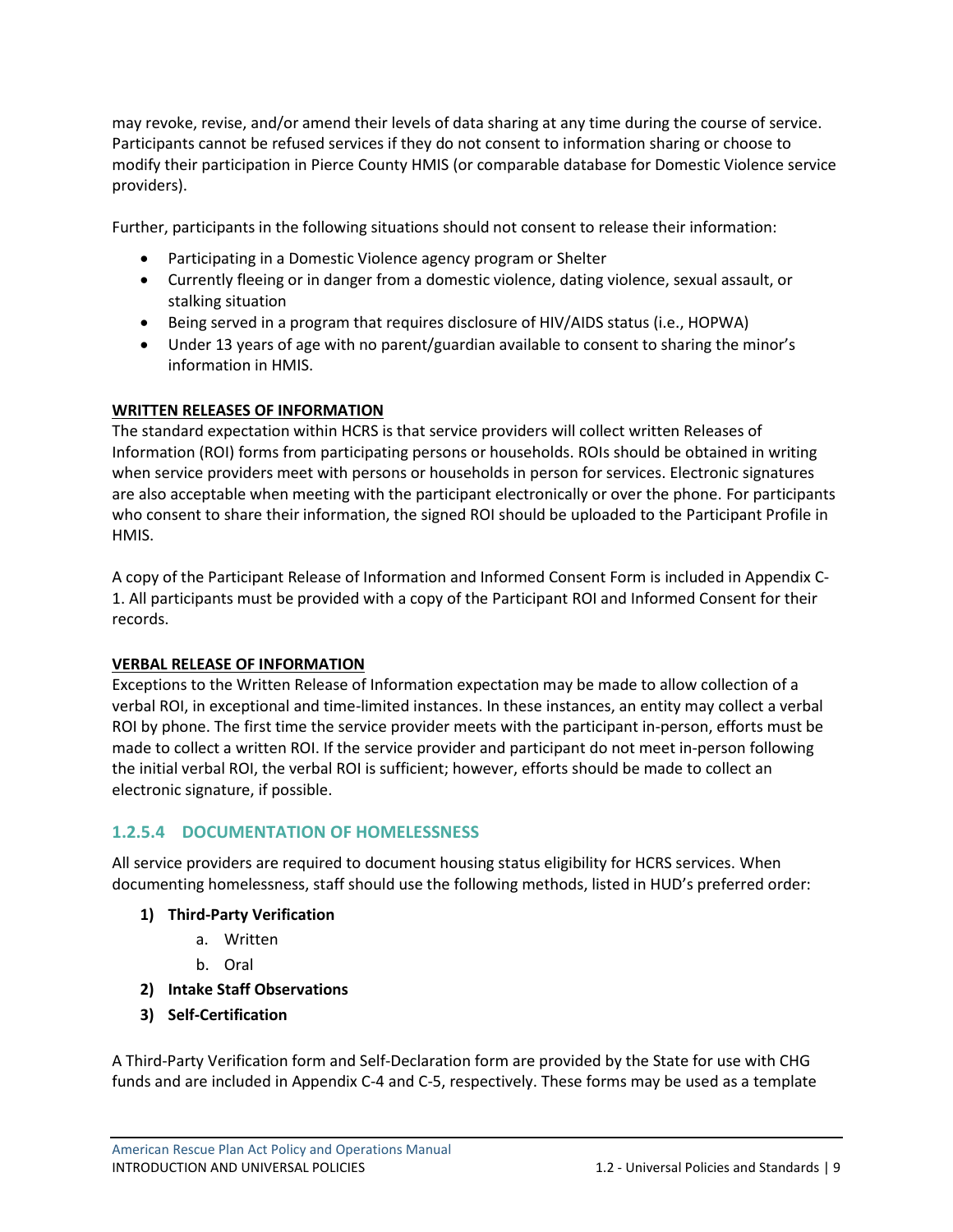document for use with any other fund source. The following table outlines standards for this documentation, based on the housing status of the participant.

| Category   | Definition                                                    | <b>Documentation Standards</b>                                                                                                                                                                                                                                                                                                                                                                                                                                                                                                                                                                                                                                                                                                                                                                                                                                                                                                                                                     |
|------------|---------------------------------------------------------------|------------------------------------------------------------------------------------------------------------------------------------------------------------------------------------------------------------------------------------------------------------------------------------------------------------------------------------------------------------------------------------------------------------------------------------------------------------------------------------------------------------------------------------------------------------------------------------------------------------------------------------------------------------------------------------------------------------------------------------------------------------------------------------------------------------------------------------------------------------------------------------------------------------------------------------------------------------------------------------|
| Category 1 | <b>Literally Homeless</b>                                     | • Written observation by the Outreach worker; or<br>• Written referral by another housing or service provider; or<br>• Certification by the individual or head of household seeking<br>assistance stating that (s)he/they was living on the streets or in<br>Shelter                                                                                                                                                                                                                                                                                                                                                                                                                                                                                                                                                                                                                                                                                                               |
|            |                                                               | • For individuals exiting an institution $-$ one of the forms of<br>evidence above, and:<br>o Discharge paperwork or written/oral referral; or<br>o Written record of intake worker's due diligence to obtain<br>evidence and certification by individual that they exited<br>institution                                                                                                                                                                                                                                                                                                                                                                                                                                                                                                                                                                                                                                                                                          |
| Category 2 | Imminent Risk of<br>Homelessness                              | • A court order resulting from an eviction action notifying the<br>individual or family that they must leave; or<br>• For individual and families leaving a hotel or motel - evidence<br>that they lack the financial resources to stay; or<br>• A documented and verified oral statement; and<br>$\circ$ Certification that no subsequent residence has been<br>identified; and<br>○ Self-certification or other written documentation that<br>the individual or family lack the financial resources and<br>support necessary to obtain permanent housing                                                                                                                                                                                                                                                                                                                                                                                                                         |
| Category 4 | Fleeing/<br>Attempting to<br><b>Flee Domestic</b><br>Violence | • For victim service providers:<br>o An oral statement by the individual or head of<br>household seeking assistance which states: they are<br>fleeing; they have no subsequent residents; and they<br>lack resources. Statement must be documented by a<br>self-certification or a certification by the intake worker.<br>• For non-victim service providers:<br>o Oral statement by the individual or head of household<br>seeking assistance that they are fleeing. This statement<br>is documented by a self-certification or by the<br>caseworker. Where the safety of the individual or family<br>is not jeopardized, the oral statement must be verified;<br>and<br>$\circ$ Certification by the individual or head of household that<br>no subsequent residence has been identified; and<br>o Self-certification, or other written documentation, that<br>the individual or family lacks the financial resources and<br>support networks to obtain other permanent housing. |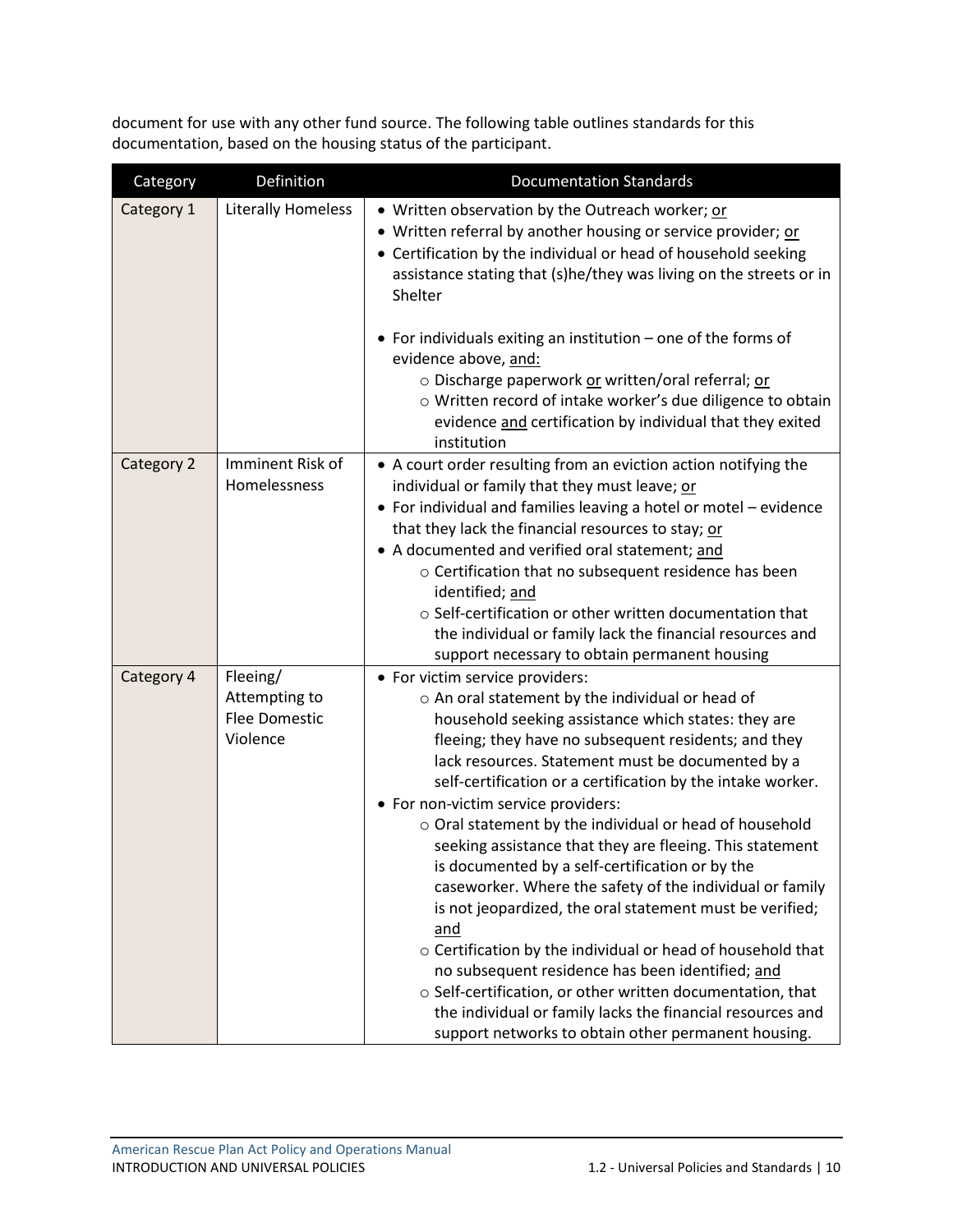# <span id="page-12-0"></span>**1.2.6 REPORTING AND EVALUATION**

Service Providers are expected to comply with the policies and standards included within this Manual, as well as specific terms outlined in contracts. This includes regular and accurate data collection and documentation related to program services and outcomes. PCHS conducts regular and ongoing monitoring and evaluations of service providers including quarterly reviews of program data, on-site monitoring, and administration of participant feedback surveys.

Service providers are expected to provide information as required by PCHS that demonstrates compliance with regulations, eligibility, and performance outcomes, including submission of any reports. Service providers are expected to collect data and seek opportunities to engage leadership in discussion to improve outcomes.